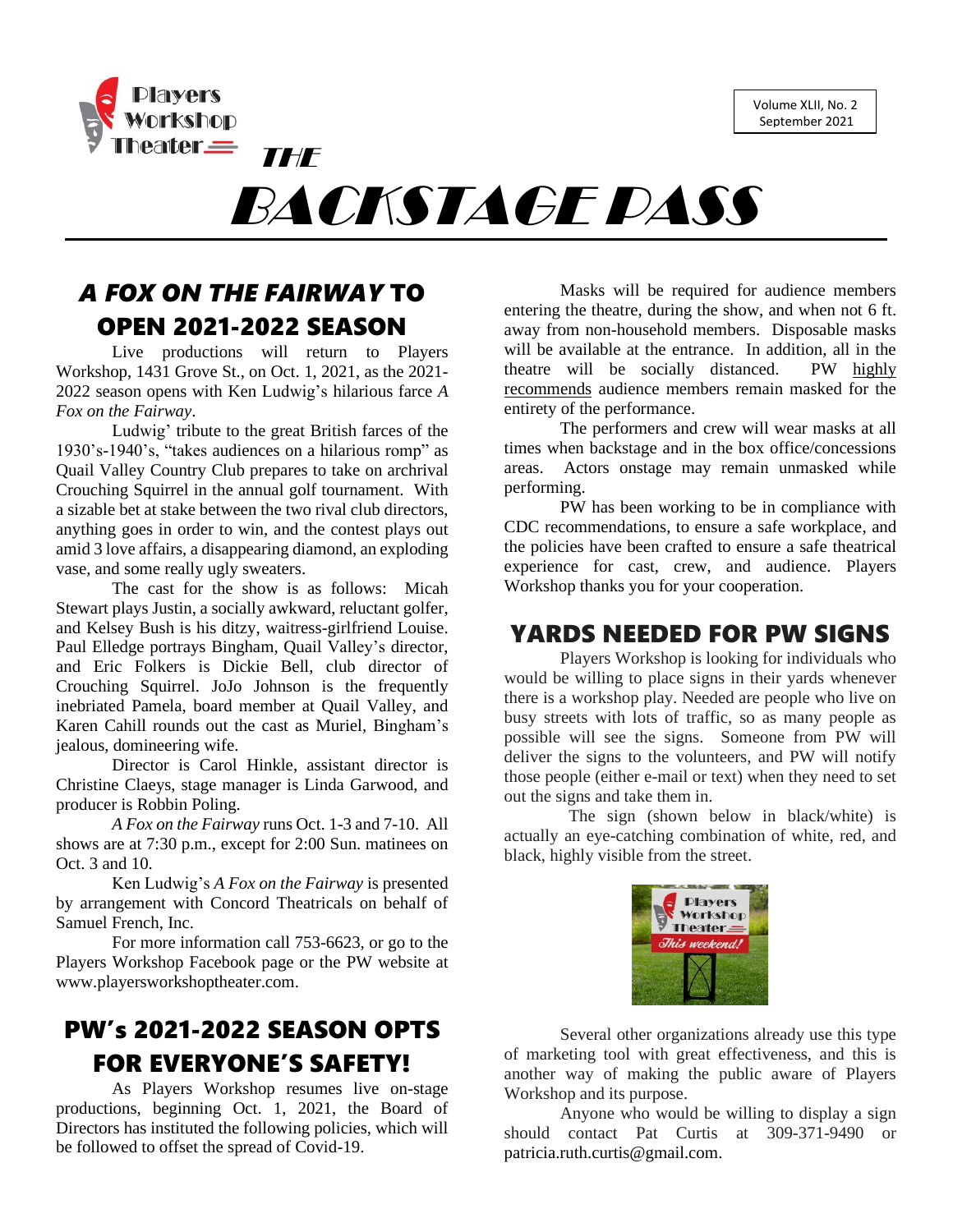## PW'S YOUTH VIDEOS ENTERTAIN ON YOUTUBE

PW's late summer videos centered around youth. Libba Flores read *Bumblebee Bike*, and Pat Curtis read *Eli's Lie-O-Meter*, children's stories written by Burlington's Sandra Levins.

July 27 saw the first of several short plays by PW's youth theater. Ruth Landowne Giordano's radio play treatment of *Jack and Beanstalk,*, directed by Carol Hinkle, assisted by Amy Unglaub, featured Simi Khinda and Abigail Ritter as the narrators, and Kayleigh Hartman, Shannon Skeens, Addison Blein, and Bella Plath, who not only played multiple parts but also provided the clever sound effects during the performance. Filming was done by Mary Fox and Carol Hinkle; Chris Hinkle provided the filming sound. Jayne Gobble and Chris Hinkle were the video editors.

On Aug. 5, *Aunt Lottie's Leftover Café,* written by Donald A. Reasoner, Jr., dropped, featuring Simi Khindi as the commercial pitchman, and Katy Schnicker, Ony Johnson, Mason Schaley, and Mikah Washington in multiple roles, in a story that might make a person re-think dining out. Carol Hinkle directed, assisted by Christine Claeys; camera operator was Kent Lewis, and Jayne Gobble edited. Both of the youth plays were presented royalty-free as part as of a collection of plays for kids and teens on Drama Notebook (www.dramanotebook.com).

In late August the PW Young Actors presented *The Phobias.* Performers Rilee, Quentin, Kiera, Patrick, and Sidney explored the world of weird phobias in this funny skit from "The Sketch Show." Then on Sept. 5, Quentin, Sidney, Zach, Brooklyn, Korina, and Kiera appeared in the very "punny" *The Spanish Melodrama* by Camilla Colemo. Both videos were directed/filmed by Scott and Amanda Teater; Scott Teater also served as video editor.

Players Workshop began its online videos as a way to keep the Workshop's activities in the public arena during the pandemic, and the CPR committee wishes to thank all those who participated in this endeavor.

### GARAGE SALE A PW HIT!

The PW garage sale on Aug. 14 brought \$1782 into the PW coffers, as the general public was, once again, very supportive and generous. Every possible kind of item was for sale, up to and including the kitchen sink!

Players Workshop would like to commend Libba Flores, Mary Fox, and Eric Smith for all their hard work. Also helping out on the sale were PW members Pat Curtis, Bill Ell, Kevin Gobble, Duane Hartman, Gene Anderson, and Al Fabel.

The committee also would like to thank all those who donated items—says PW Pres. Mary Fox, "We couldn't do it without you."

## PW GRATEFUL FOR ONGOING COMMUNITY SUPPORT

Players Workshop has received donations from the following since the last issue of *The Backstage Pass*: Marcia Lohmann, The Kings Daughters Home Agency, Karen Elkin, Patty Thompson, Jeanine Jennings, Barbara Bonnett, Eva Ann Elmer, and Fred & Martha Wetzel.

The following donated to the Susan Diehl memorial: the Diehl Family (John & Karyn Diehl, James C. Diehl & Rob Kuhr, Julie & Ken Heiner, Marilyn Olson, Barbara & Ollie Skurdahl), Kaye Hanna & Tim Hutchins, Jim Beres, M/M Charles Siekman, M/M Donal Hingst, Florence Paterno, M/M Kent Lewis, Mary Krohlow, Joyce Pohlmeyer, Eva Ann Elmer, Rajene (Jene) Miller, Carolyn Hingst, Bobbie Hillard, Barbara McRoberts, Kay Weiss, Mary Kelly, Beatrice Trujillo, & Mary Renelda.

#### **PW THANKS YOU SO MUCH!**

# JOIN PLAYERS WORKSHOP'S HONORARY SUPPORTING CAST

*"Community is the most important part of Community Theatre*."

To that end, Players Workshop invites you to support *your* local community theater by joining its Honorary Supporting Cast and making a one-time financial donation for the 2021-2022 season.

Six donor levels are available:

| Usher                  | $$25 - $99$    |
|------------------------|----------------|
| <b>Stage Crew</b>      | \$100--\$249   |
| <b>Supporting Cast</b> | \$250--\$499   |
| Star                   | \$500--\$999   |
| Director               | \$1000--\$2499 |
| Producer               | $$2500 +$ .    |
|                        |                |

Your gift will be recognized in *The Backstage Pass*, in each play program, and on the PW website (unless you request anonymity).

A brochure containing information about the Honorary Supporting Cast and a special application form for joining (**not** the same donation form as in the newsletter) will be available in your next play program, is available now on the PW website, or you may contact PW Pres. Mary Fox [\(pw6623@gmail.com](mailto:pw6623@gmail.com) or at 319-750- 6046).

### AUDITIONS SET FOR DECEMBER PLAY

Director Libba Flores will hold open auditions for Paul Slade Smith's hilarious political satire *The Outsider* on Oct. 10-11, 2021, at 7:00 p.m. at the Workshop.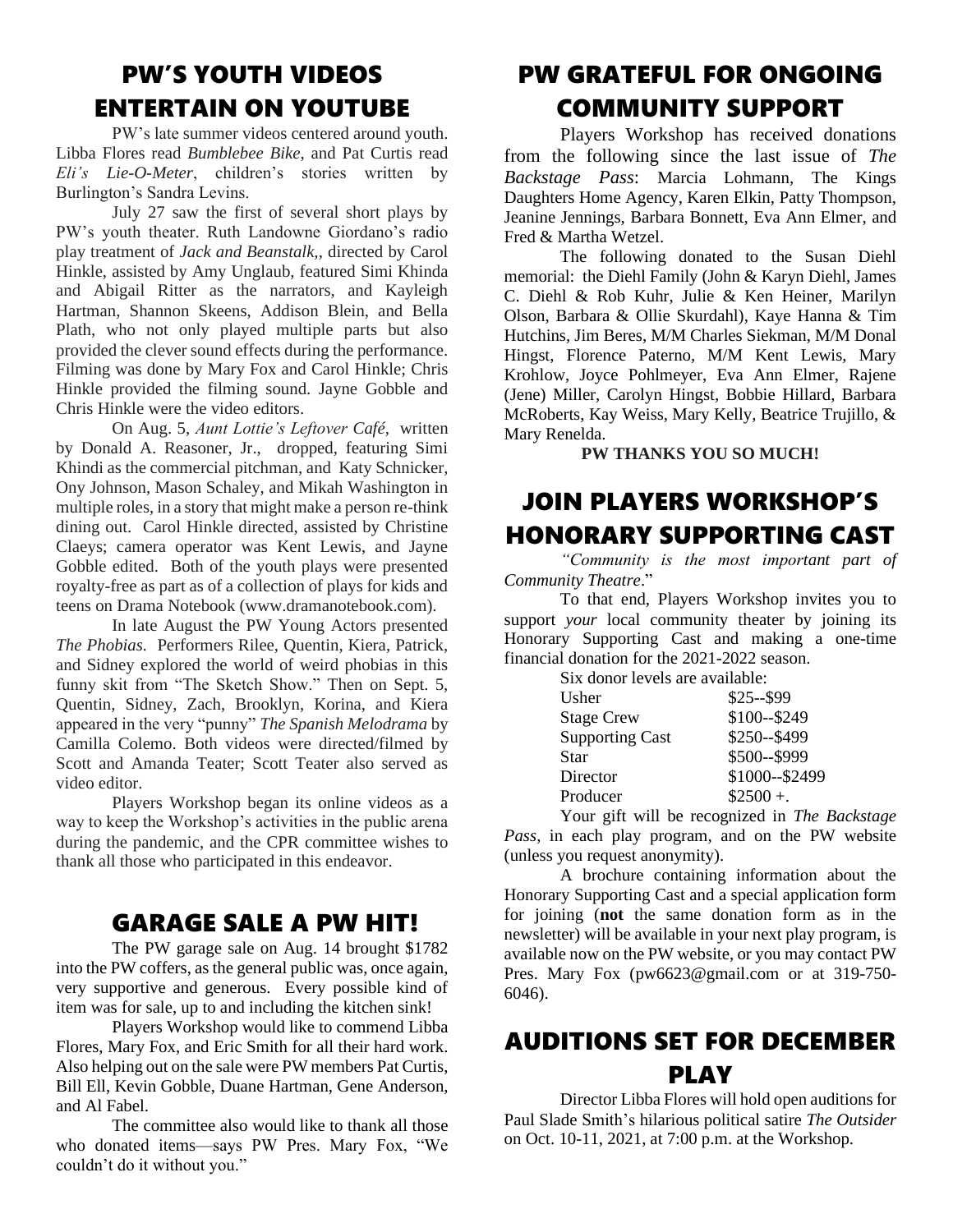Needed are 4 males and 3 females of varying ages, to tell the story of Ned Newley, possibly, the worse candidate to ever run for governor. . . unless, of course, the public is looking for the worst candidate ever to run for office!

*The Outsider* will be presented at the Workshop on Dec. 3-5 and 9-12, 2021; for more information contact Libba Flores at 319-750-3533.

*The Outsider* is produced by special arrangement with Playscripts, Inc. [\(www.playscripts.com\)](http://www.playscripts.com/).

### MEET YOUR BOARD MEMBERS

Meet Christopher Parry, Players Workshop's "money man." Many regular attendees at Workshop productions have seen Chris in numerous stage productions, such as *What is Susan's Secret?*; *Christmas Belles*; *In-Laws, Outlaws, and Other People Who Should be Shot*; and *The Prisoner of Second Avenue.* But what a lot of them may not know is that Chris, who works as a letter carrier for the USPS and is also an accountant, is also the Workshop's hardworking treasurer.

Chris became a board member and accepted the position of treasurer because he "wanted to help update the accounting systems for the Players Workshop to be more aligned with Standard Accounting Practices . . . [and] wanted to broaden my accounting skills to include business as well as tax preparation." He enjoys "tying all the numbers together and keeping them in balance."

In addition to being the PW treasurer, where he records financial activities, pays bills, makes deposits, reports to the Board, and prepares quarterly/annual tax filings, Chris is also active on the fundraising committee, where he initiated and worked to implement PW's Honorary Supporting Cast donor program.

In the future he would like to see Players Workshop diversify and provide more than just the 4 stage shows and a children's show each year. "We have a beautiful, but underutilized, facility that could host improv comedy, workshops, and music events."

Chris lives in Mediapolis with his wife Christa, to whom he has been married for 36 years (in fact, when he is in a PW play, he is usually performing on stage with her). They have 2 married sons, Clint and Colin, and Chris is a proud grandpa to 3-year old Raelynn, with whom he loves spending time. He enjoys working on projects around the house, and he and Christa love to travel. He says he is looking forward "to being able to return to our favorite way of vacationing, cruising the oceans."

### ARCHIVES NEEDS YOUR HELP

Locating, digitizing, and identifying of PW photos, programs, posters, newsletters, minutes, etc., has been a focus of the archive committee for a number of years. In addition to making these accessible electronically, hard copies have also been retained.

Currently, they are trying to find missing play programs and promotional posters from past PW performances. They are asking for help locating copies (sometimes multiple) of the following play programs: *6 RMS RIV VU* (1980) *Death and Taxes* (2012) *Tabloid, the Musical* (2004) *She Was Only a Farmer's Daughter* (1996) *Girls Only* (2011) *The Homecoming* (1970) *Sandbox/No Exit* (1966) *It's a Trick* (1934) *Medea* (1968) *Black Comedy* (1973) *Greater Tuna* (1994) *Oliver* (1993) *The Music Man* (2008) *The Cardigans* (2006) *Plaid Tidings* (2010) *I Hate Hamlet* (2005) *A Nice Family Gathering* (2009) *84 Charing Cross Road* (1990) *Brighton Beach Memoirs* (1987) *Catch Me If You Can* (1984) *Same Time, Next Year* (1984) *Sex Please, We're Sixty* (2013) *The Farndale Christmas Carol* (1998) *Sorry! Wrong Chimney* (2000) Second, the committee needs the following play posters, to fill in the archival gaps: *Flaminog Court* (2012) *Over the River and Through the Woods* (2003) *The Farndale Christmas Carol, A Traveling Travesty* (1998) *Annie* (1995) *A Christmas Carol* (1992) *1940's Radio Hour* (1988) *Sherlock Holmes* (1987) *Squabbles* (1986( *Something's Afoot* (1985) *Same Time, Next Year* (1984) *Harvey* (1984) *Arsenic and Old Lace* (1981) Please contact Mary Krohlow (319-752-8501 or [marythek@lisco.com\)](mailto:marythek@lisco.com) if you have any of these items or know where they can be found.

### NEED SEASON TICKETS?

If you haven't yet purchased your season tickets, you may do so when you come to see *A Fox on the Fairway*. A table will be set up in the lobby. You may also contact Mary Krohlow at 319-752-8501 or [marythek@lisco.com.](mailto:marythek@lisco.com) (There will also be a table set up if you would like to become a member of Players Workshop—dues are only \$20 a year.)